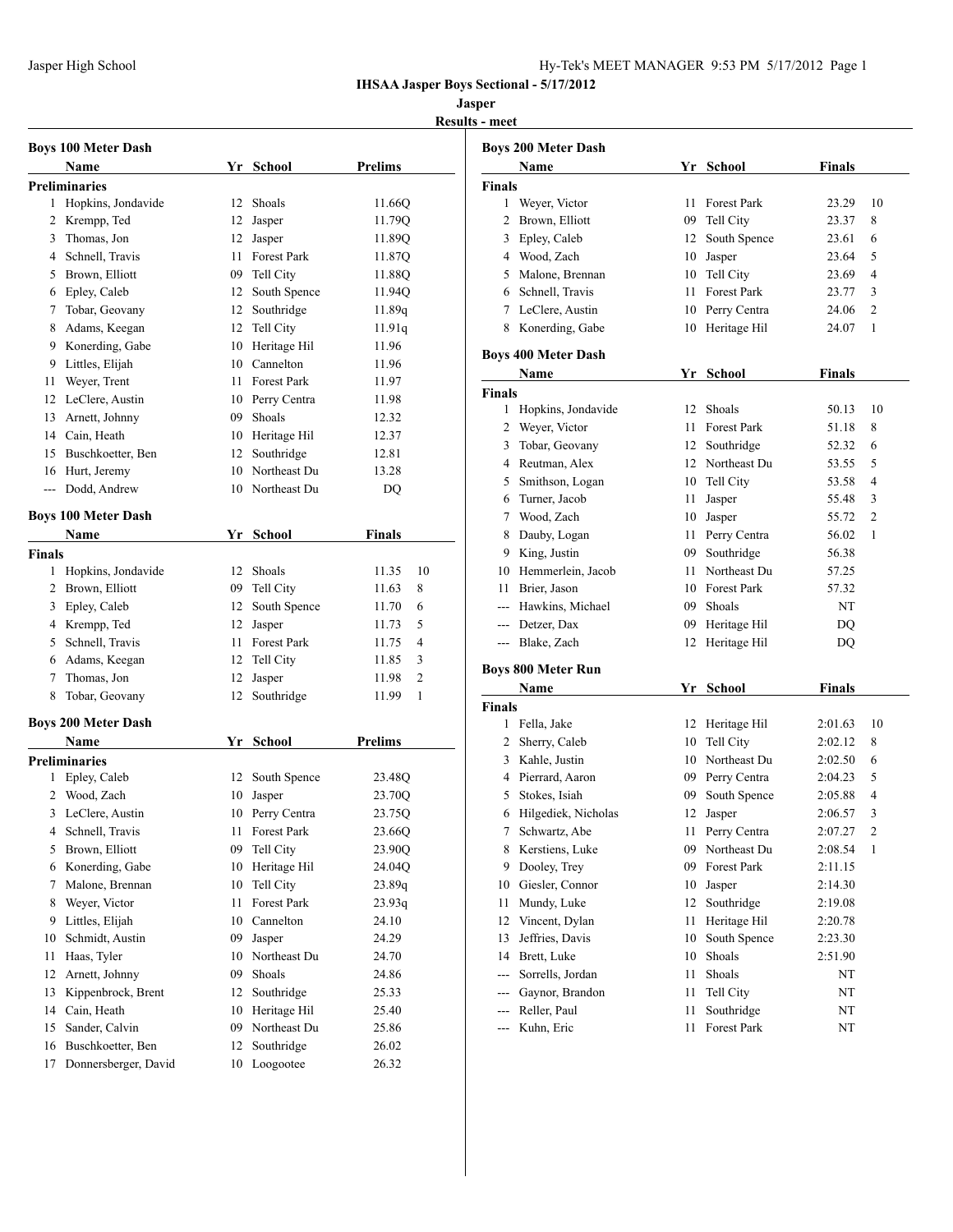## **Jasper**

**Results - meet**

|                |                               |    |                 |                | Resi           |
|----------------|-------------------------------|----|-----------------|----------------|----------------|
|                | <b>Boys 1600 Meter Run</b>    |    |                 |                |                |
|                | Name                          |    | Yr School       | <b>Finals</b>  |                |
| <b>Finals</b>  |                               |    |                 |                |                |
| 1              | Allen, Darian                 | 12 | Tell City       | 4:29.98        | 10             |
| 2              | Newton, Alex                  | 11 | Perry Centra    | 4:35.52        | 8              |
|                | 3 Lain, Bryce                 | 10 | Perry Centra    | 4:43.69        | 6              |
|                | 4 Schepers, Donald            |    | 12 Northeast Du | 4:44.49        | 5              |
| 5              | Wagler, Zach                  | 11 | Loogootee       | 4:46.51        | $\overline{4}$ |
|                | 6 Flamion, Cody               |    | 10 Forest Park  | 4:50.33        | 3              |
| 7              | Gutgsell, Aaron               | 12 | Jasper          | 4:51.40        | $\overline{c}$ |
| 8              | Lindauer, Brian               |    | 12 Forest Park  | 4:54.42        | 1              |
| $\overline{a}$ | Zehr, Steven                  | 11 | Jasper          | NT             |                |
| ---            | Ingle, Donovan                | 09 | Tell City       | NT             |                |
| ---            | Rocha, Irvin                  | 11 | Southridge      | NT             |                |
| ---            | Rice, Zach                    |    | 9 Heritage Hil  | NT             |                |
| ---            | Ayer, Logan                   |    | 09 Heritage Hil | NT             |                |
| ---            | Pund, Alex                    |    | 12 Northeast Du | NT             |                |
|                | --- Brett, Luke               | 10 | Shoals          | NT             |                |
|                | --- Oser, Corey               | 12 | Southridge      | NΤ             |                |
| ---            | Whitney, Drake                | 10 | South Spence    | NT             |                |
|                | <b>Boys 3200 Meter Run</b>    |    |                 |                |                |
|                | <b>Name</b>                   | Yr | School          | Finals         |                |
| <b>Finals</b>  |                               |    |                 |                |                |
| 1              | Woolems, Ben                  | 11 | Heritage Hil    | 9:50.75        | 10             |
|                | 2 Newton, Alex                | 11 | Perry Centra    | 10:03.64       | 8              |
| 3              | Pund, Alex                    | 12 | Northeast Du    | 10:05.90       | 6              |
| 4              | Sherry, Cameron               | 10 | Tell City       | 10:09.36       | 5              |
|                | 5 Allen, Darian               | 12 | Tell City       | 10:15.44       | 4              |
| 6              | Schepers, Donald              | 12 | Northeast Du    | 10:27.34       | 3              |
| 7              | Lindauer, Brian               |    | 12 Forest Park  | 10:37.88       | $\overline{2}$ |
| 8              | Lain, Bryce                   |    | 10 Perry Centra | 10:38.07       | 1              |
| ---            | Ayer, Logan                   | 09 | Heritage Hil    | NΤ             |                |
| ---            | Flamion, Cody                 |    | 10 Forest Park  | NT             |                |
| ---            | Tow, Clayton                  | 11 | Shoals          | NΤ             |                |
| ---            | Mullins, Dakota               | 10 | Shoals          | NΤ             |                |
| ---            | Traylor, Clayton              | 09 | Jasper          | NT             |                |
| ---            | Hollihan, Liam                | 10 | Loogootee       | NT             |                |
|                | Gutgsell, Aaron               | 12 | Jasper          | NT             |                |
| ---            | Oser, Corey                   | 12 | Southridge      | NT             |                |
| ---            | Blessinger, Cody              | 11 | Southridge      | NT             |                |
|                |                               |    |                 |                |                |
|                | <b>Boys 110 Meter Hurdles</b> |    |                 |                |                |
|                | Name                          |    | Yr School       | <b>Prelims</b> |                |
|                | <b>Preliminaries</b>          |    |                 |                |                |
| 1              | Hert, Brian                   | 12 | Shoals          | 17.00Q         |                |
| 2              | Bland, Ivan                   |    | 12 Perry Centra | 17.06Q         |                |
|                | 3 Wetzel, Hunter              | 12 | South Spence    | 17.09Q         |                |
|                | 4 Schulthies, Lucas           | 11 | Northeast Du    | 17.13Q         |                |
| 5              | Peacock, Clay                 | 12 | Southridge      | 17.19q         |                |
| 6              | Gogel, Evan                   | 11 | Heritage Hil    | 17.27q         |                |
|                | 6 Fisher, Austin              | 11 | Forest Park     | 17.27q         |                |
| 8              | Beckman, Sam                  | 11 | Forest Park     | 17.41q         |                |
| 9              | Peek, Ty                      | 10 | Northeast Du    | 17.62          |                |
| 10             | Day, Jake                     | 10 | Jasper          | 17.90          |                |
|                |                               |    |                 |                |                |

| <u>s - meet</u> |                                       |      |                                    |               |                |
|-----------------|---------------------------------------|------|------------------------------------|---------------|----------------|
| 11              | Foote, Zach                           | 09   | Jasper                             | 18.76         |                |
| 11              | Courtright, Kyle                      | 09   | Shoals                             | 18.76         |                |
| 13              | Hagedorn, Tyler                       | 12   | Perry Centra                       | 23.74         |                |
|                 |                                       |      |                                    |               |                |
|                 | <b>Boys 110 Meter Hurdles</b><br>Name |      | Yr School                          | <b>Finals</b> |                |
| <b>Finals</b>   |                                       |      |                                    |               |                |
| 1               | Hert, Brian                           | 12   | Shoals                             | 15.79         | 10             |
|                 | 2 Bland, Ivan                         |      | 12 Perry Centra                    | 16.09         | 8              |
|                 | 3 Schulthies, Lucas                   | 11 - | Northeast Du                       | 16.16         | 6              |
|                 |                                       |      |                                    |               |                |
|                 | 4 Wetzel, Hunter                      | 12   | South Spence<br><b>Forest Park</b> | 16.42         | 5              |
|                 | 5 Beckman, Sam                        | 11 - |                                    | 16.96         | 4              |
|                 | 6 Peacock, Clay                       |      | 12 Southridge                      | 17.06         | 3              |
|                 | 7 Fisher, Austin                      | 11   | Forest Park                        | 17.14         | $\overline{c}$ |
| 8               | Gogel, Evan                           | 11   | Heritage Hil                       | 17.36         | 1              |
|                 | <b>Boys 300 Meter Hurdles</b>         |      |                                    |               |                |
|                 | Name                                  | Yr   | <b>School</b>                      | <b>Finals</b> |                |
| <b>Finals</b>   |                                       |      |                                    |               |                |
| $\mathbf{1}$    | Schulthies, Lucas                     | 11   | Northeast Du                       | 41.42         | 10             |
|                 | 2 Hert, Brian                         |      | 12 Shoals                          | 41.83         | 8              |
|                 | 3 Wetzel, Hunter                      | 12   | South Spence                       | 41.86         | 6              |
|                 | 4 Milligan, Reid                      | 09   | Jasper                             | 42.03         | 5              |
| 5               | Stenftenagel, Kirk                    | 11   | Jasper                             | 42.11         | 4              |
|                 | 6 Huber, Andrew                       |      | 10 Perry Centra                    | 42.74         | 3              |
|                 | 7 Beckman, Sam                        |      | 11 Forest Park                     | 43.06         | 2              |
|                 | 8 Bland, Ivan                         |      | 12 Perry Centra                    | 43.13         | 1              |
|                 | 9 Gogel, Evan                         |      | 11 Heritage Hil                    | 44.14         |                |
|                 | 10 Lincoln, Malcolm                   |      | 09 Tell City                       | 44.89         |                |
|                 | 11 Fisher, Austin                     | 11   | <b>Forest Park</b>                 | 45.27         |                |
|                 | 12 Brinkman, Logan                    |      | 10 Northeast Du                    | 47.46         |                |
|                 | 13 Pund, Baden                        |      | 10 Southridge                      | 54.87         |                |
| $---$           | Courtright, Kyle                      | 09   | Shoals                             | NΤ            |                |
|                 |                                       |      |                                    |               |                |
|                 | <b>Boys 4x100 Meter Relay</b>         |      |                                    |               |                |
|                 | Team                                  |      | <b>Relay</b>                       | <b>Finals</b> |                |
| <b>Finals</b>   |                                       |      |                                    |               |                |
| 1               | Tell City                             |      |                                    | 44.55         | 10             |
|                 | 1) Adams, Keegan 12                   |      | 2) Brown, Elliott 09               |               |                |
|                 | 3) Hackbarth, Ryan 12                 |      | 4) Malone, Brennan 10              |               |                |
|                 | 2 South Spencer                       |      |                                    | 45.55         | 8              |
|                 | 1) Wetzel, Hunter 12                  |      | 2) Stokes, Isiah 09                |               |                |
|                 | 3) Belcher, Mark 11                   |      | 4) Risse, Dakota 10                |               |                |
|                 | 3 Forest Park                         |      |                                    | 45.67         | 6              |
|                 | 1) Brown, Kevin 12                    |      | 2) Weyer, Trent 11                 |               |                |
|                 | 3) Kuhn, Eric 11                      |      | 4) Schnell, Travis 11              |               |                |
|                 | 4 Jasper                              |      |                                    | 45.98         | 5              |
|                 | 1) Thomas, Jon 12                     |      | 2) Krempp, Ted 12                  |               |                |
|                 | 3) Stenftenagel, Kirk 11              |      | 4) Schmidt, Austin 09              |               |                |
|                 | 5 Perry Central                       |      |                                    | 46.00         | 4              |
|                 | 1) Ernst, Isaiah 12                   |      | 2) Hagedorn, Tyler 12              |               |                |
|                 | 3) LaGrange, Hunter 12                |      | 4) LeClere, Austin 10              |               |                |
|                 | 6 Heritage Hills                      |      |                                    | 46.75         | 3              |
|                 | 1) Cain, Heath 10                     |      | 2) Detzer, Dax 09                  |               |                |
|                 | 3) Konerding, Gabe 10                 |      | 4) Smith, Ben 12                   |               |                |
|                 |                                       |      |                                    |               |                |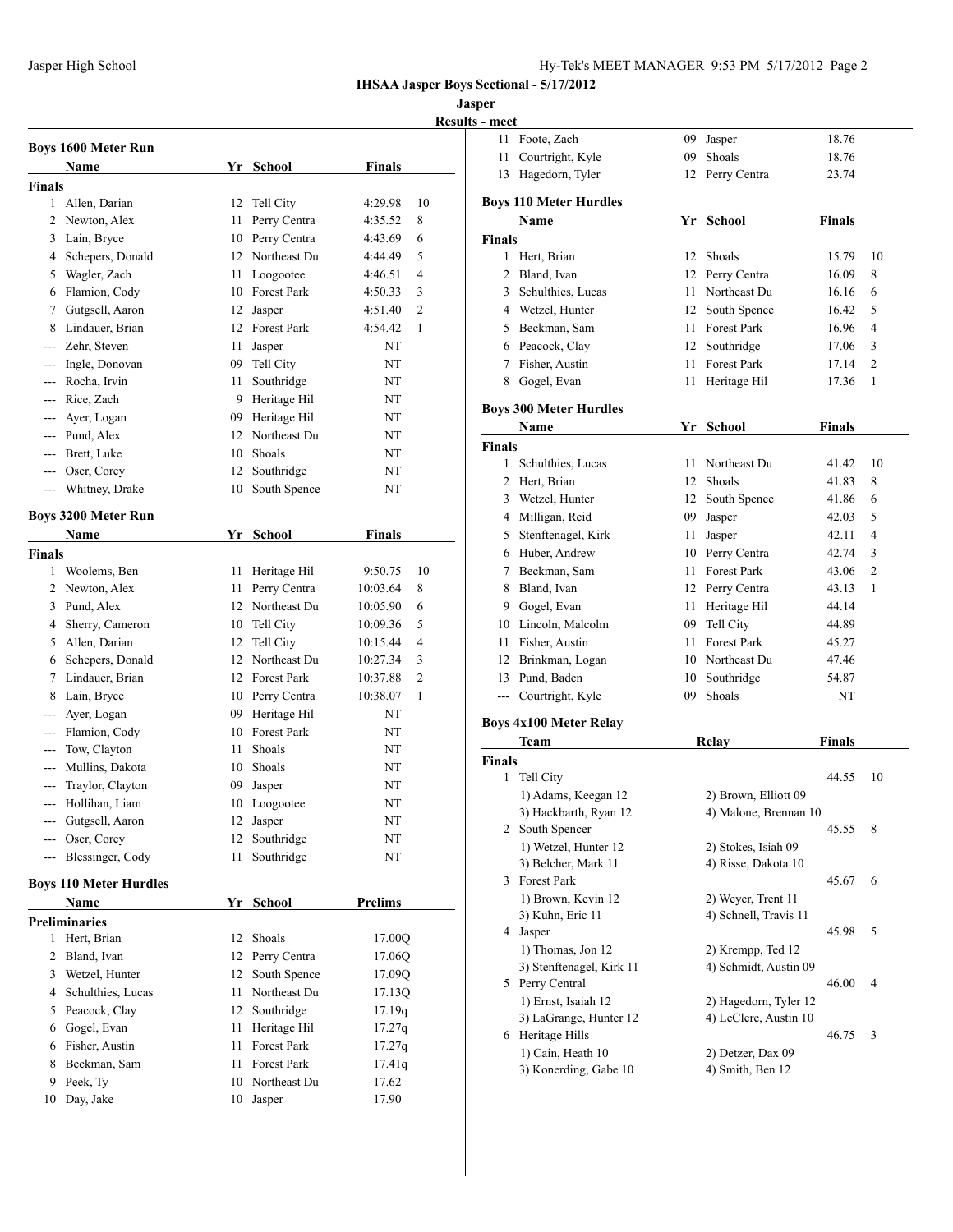**Jasper**

## **Results - meet**

|               | Finals  (Boys 4x100 Meter Relay) |                                            |               |    |
|---------------|----------------------------------|--------------------------------------------|---------------|----|
|               | Team                             | Relay                                      | <b>Finals</b> |    |
| 7             | Southridge                       |                                            | 46.82         | 2  |
|               | 1) Buschkoetter, Ben 12          | 2) Kippenbrock, Brent 12                   |               |    |
|               | 3) Peacock, Clay 12              | 4) Reller, Paul 11                         |               |    |
| 8             | Shoals                           |                                            | 47.75         | 1  |
|               | 1) Abel, Tanner 12               | 2) Arnett, Johnny 09                       |               |    |
|               | 3) Courtright, Kyle 09           | 4) Gerkin, Nick 11                         |               |    |
| 9             | Northeast Dubois                 |                                            | 48.80         |    |
|               | 1) Canary, William 10            | 2) Dodd, Andrew 10                         |               |    |
|               | 3) Hulsman, Zach 10              | 4) Hurt, Jeremy 10                         |               |    |
|               |                                  |                                            |               |    |
|               | <b>Boys 4x400 Meter Relay</b>    |                                            |               |    |
|               | Team                             | Relay                                      | Finals        |    |
| <b>Finals</b> |                                  |                                            |               |    |
| 1             | South Spencer                    |                                            | 3:32.38       | 10 |
|               | 1) Belcher, Mark 11              | 2) Epley, Noah 10                          |               |    |
|               | 3) Epley, Caleb 12               | 4) Risse, Dakota 10                        |               |    |
|               | 2 Heritage Hills                 |                                            | 3:35.82       | 8  |
|               | 1) Blake, Zach 12                | 2) Fella, Jake 12                          |               |    |
|               | 3) Gogel, Evan 11                | 4) Konerding, Gabe 10                      |               |    |
|               | 3 Perry Central                  |                                            | 3:38.97       | 6  |
|               | 1) Bland, Ivan 12                | 2) Bluhm, James 12                         |               |    |
|               | 3) Hilgenhold, Levi 11           | 4) LaGrange, Hunter 12                     |               |    |
|               | 4 Tell City                      |                                            | 3:39.22       | 5  |
|               | 1) Garces, Daniel 11             | 2) Henderson, Corey 12                     |               |    |
|               | 3) Lincoln, Malcolm 09           | 4) Malone, Brennan 10                      |               |    |
|               | 5 Northeast Dubois               |                                            | 3:42.03       | 4  |
|               | 1) Brinkman, Logan 10            | 2) Haas, Tyler 10                          |               |    |
|               | 3) Hemmerlein, Jacob 11          | 4) Hurt, Jeremy 10                         |               |    |
|               | 6 Forest Park                    |                                            | 3:43.26       | 3  |
|               |                                  |                                            |               |    |
|               | 1) Beckman, Sam 11               | 2) Brier, Jason 10<br>4) Fisher, Austin 11 |               |    |
|               | 3) Brown, Kevin 12<br>Southridge |                                            | 3:46.59       | 2  |
| 7             |                                  |                                            |               |    |
|               | 1) Kippenbrock, Brent 12         | 2) Mundy, Luke 12                          |               |    |
|               | 3) Reller, Paul 11               | 4) Steckler, Henry 09                      |               |    |
|               | 8 Shoals                         |                                            | 3:58.23       | 1  |
|               | 1) Butcher, Cody 11              | 2) Gerkin, Nick 11                         |               |    |
|               | 3) Hawkins, Michael 09           | 4) Hert, Brian 12                          |               |    |
| ---           | Jasper                           |                                            | DQ            |    |
|               | 1) Hilgediek, Nicholas 12        | 2) Milligan, Reid 09                       |               |    |
|               | 3) Schmidt, Austin 09            | 4) Stenftenagel, Kirk 11                   |               |    |
|               | <b>Boys 4x800 Meter Relay</b>    |                                            |               |    |
|               | Team                             | Relay                                      | <b>Finals</b> |    |
| <b>Finals</b> |                                  |                                            |               |    |
| 1             | Perry Central                    |                                            | 8:18.83       | 10 |
|               | 1) Newton, Alex 11               | 2) Lain, Bryce 10                          |               |    |
|               | 3) Schwartz, Abe 11              | 4) Pierrard, Aaron 09                      |               |    |
| 2             | Tell City                        |                                            | 8:37.15       | 8  |
|               | 1) Gaynor, Brandon 11            | 2) Ingle, Donovan 09                       |               |    |
|               |                                  |                                            |               |    |

3) Henderson, Corey 12 4) Sherry, Caleb 10

1) Kahle, Jace 09 2) Kahle, Justin 10 3) Schepers, Donald 12 4) Kerstiens, Luke 09

3 Northeast Dubois 8:39.22 6

| шсс            |                            |    |                           |               |                |
|----------------|----------------------------|----|---------------------------|---------------|----------------|
| 4              | Forest Park                |    |                           | 8:40.88       | 5              |
|                | 1) Flamion, Cody 10        |    | 2) Dooley, Trey 09        |               |                |
|                | 3) Lindauer, Brian 12      |    | 4) Kuhn, Eric 11          |               |                |
| 5.             | Jasper                     |    |                           | 8:46.76       | 4              |
|                | 1) Doersam, Austin 11      |    | 2) Erhardt, Tim 11        |               |                |
|                | 3) Giesler, Connor 10      |    | 4) Hilgediek, Nicholas 12 |               |                |
|                | 6 Southridge               |    |                           | 9:22.86       | 3              |
|                | 1) King, Justin 09         |    | 2) Mundy, Luke 12         |               |                |
|                | 3) Oser, Corey 12          |    | 4) Rocha, Irvin 11        |               |                |
|                | 7 Heritage Hills           |    |                           | 9:55.18       | 2              |
|                | 1) Ayer, Logan 09          |    | 2) Blake, Zach 12         |               |                |
|                | 3) Campbell, Kyle 10       |    | 4) Fella, Jake 12         |               |                |
|                | 8 Loogootee                |    |                           | 10:08.14      | 1              |
|                | 1) Donnersberger, David 10 |    | 2) Hodges, Shelby 10      |               |                |
|                | 3) Hollihan, Liam 10       |    | 4) Jenkins, Dalton 10     |               |                |
|                | 9 Shoals                   |    |                           | 10:21.47      |                |
|                | 1) Brett, Luke 10          |    | 2) Butcher, Cody 11       |               |                |
|                | 3) Mullins, Dakota 10      |    | 4) Sorrells, Jordan 11    |               |                |
|                | <b>Boys High Jump</b>      |    |                           |               |                |
|                | Name                       | Yr | <b>School</b>             | <b>Finals</b> |                |
| <b>Finals</b>  |                            |    |                           |               |                |
| 1              | Thompson, Cody             | 10 | Southridge                | 6-06.00       | 10             |
| 2              | Epley, Noah                | 10 | South Spence              | $6 - 00.00$   | 8              |
| 3              | Huber, Andrew              |    | 10 Perry Centra           | J6-00.00      | 6              |
|                | 4 Braunecker, Ben          |    | 12 Forest Park            | J6-00.00      | 5              |
| 5              | Stokes, Isiah              | 09 | South Spence              | 5-10.00       | 4              |
| 6              | Weyer, Trent               |    | 11 Forest Park            | J5-10.00      | 3              |
| 7              | Haas, Tyler                |    | 10 Northeast Du           | J5-10.00      | 2              |
| 8              | Hedinger, Colten           | 11 | Perry Centra              | 5-08.00       | 1              |
| 9              | Krempp, Ted                | 12 | Jasper                    | J5-08.00      |                |
| 9              | Gerkin, Nick               | 11 | Shoals                    | J5-08.00      |                |
|                | Brigato, Lorenzo           | 11 | Tell City                 | NH            |                |
| $---$          |                            |    |                           |               |                |
| $---$          | Blake, Zach                | 12 | Heritage Hil              | NH            |                |
| ---            | Arnett, Johnny             | 09 | Shoals                    | NH            |                |
| $\overline{a}$ | Milligan, Reid             | 09 | Jasper                    | NH            |                |
| $---$          | Smith, Ben                 | 12 | Heritage Hil              | NH            |                |
| $---$          | Abel, Tanner               | 12 | Shoals                    | DQ            |                |
|                | <b>Boys Pole Vault</b>     |    |                           |               |                |
|                | Name                       | Υr | School                    | Finals        |                |
| <b>Finals</b>  |                            |    |                           |               |                |
| 1              | Schulthies, Lucas          | 11 | Northeast Du              | 12-06.00      | 10             |
| 2              | Hilgenhold, Levi           | 11 | Perry Centra              | 12-00.00      | 8              |
| 3              | Turner, Jacob              | 11 | Jasper                    | J12-00.00     | 6              |
| 4              | Beckman, Sam               | 11 | Forest Park               | J12-00.00     | 5              |
| 5              | Canary, William            | 10 | Northeast Du              | 11-06.00      | 4              |
| 6              | Shaw, Nathan               | 09 | Perry Centra              | 11-00.00      | 3              |
| 7              | Burden, Jake               | 09 | South Spence              | J11-00.00     | $\overline{2}$ |
| 8              | Brown, Kevin               | 12 | Forest Park               | 9-06.00       | 1              |
| ---            | Steckler, Henry            | 09 | Southridge                | NH            |                |
| ---            | Smith, Ben                 | 12 | Heritage Hil              | NH            |                |
|                | Mehringer, Cole            | 10 | Jasper                    | NH            |                |
|                | Reller, Paul               | 11 | Southridge                | NH            |                |
|                |                            |    |                           |               |                |